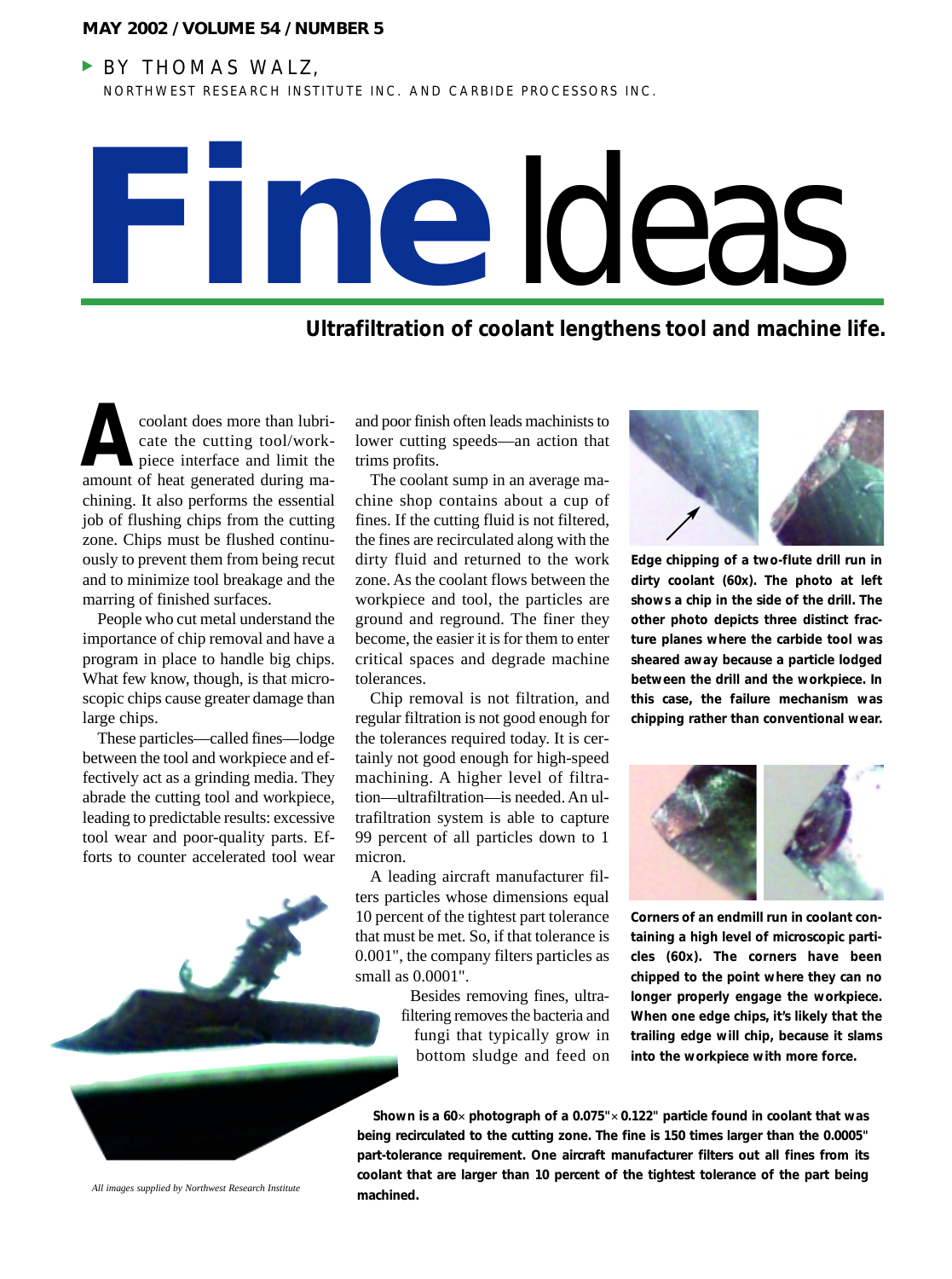## **Friction: source of metalcutting problems**

**C**utting metal generates friction that causes the temperature of the workpiece and tool to rise. Excessive heat can result in a number of undesirable consequences, including improper part size and shape, a poor finish and unsatisfactory tool life.

To prevent these problems, the cutting fluid must cool and lubricate the tool/workpiece interface, as well as flush chips from the cutting zone.

With respect to the workpiece, two types of friction develop: external and internal. The former, caused by contact between the tool and part, generates approximately one-third of the heat. Internal friction, which is the workpiece material's resistance to flow as it deforms in the shear zone, generates the remainder. Efficient lubrication of the cutting zone reduces external friction and, to a lesser extent, internal friction. The result is improved metalcutting.

The cooling effect provided by a coolant keeps parts thermally stable, which aids in controlling their size. And given the number of parts being finished today without secondary operations, such as engine blocks and transmission cases, a cutting fluid's capacity to keep parts dimensionally stable during machining is critical.

Additionally, a coolant extends tool life by preventing it from exceeding its critical temperature while in the cut. Above the critical temperature, coatings fail and tools soften, wear too rapidly, and fail to deliver specified surface finishes and part tolerances.

As coolant becomes dirty, it degrades and stops providing many essential benefits, such as lubricity and the ability to control heat, bacteria, staining and rust. Therefore, filtering should be part of a total coolant-management program.

The goal should be to maintain a coolant at the contamination level reached after 1 week of use, and keep it at that level for a year or more. Restoring coolant to an as-new condition through filtration and treatment is possible but seldom cost-effective.

—T. Walz



**This series of illustrations depict how microscopic particles in coolant can cause the cutting edge to chip and dull.**

tramp oils and greases. Purging these contaminants helps eliminate unpleasant shop odors. Filtering also oxygenates coolant, which curbs bacterial growth.

#### **Company Sees Benefits**

Properly filtered coolants improve profits by allowing increased operating speeds, elevating quality, reducing coolant usage, and extending machine and tool life.

One company that has witnessed the benefits of ultrafiltration first-hand is Metal Form, a division of Tru-Circle Aerospace Corp.

Metal Form, Kent, Wash., focuses intently on quality at every level. It works to "tenths" and constantly strives to maximize tool life. Each of the company's machine carousels is equipped with between 65 and 100 dedicated tools and, next to each machine, is a rack containing up to 200 additional tools. Coolant is predominantly delivered through the spindle at 200 to 1,000 psi and at a rate of 35 gpm.

Metal Form is willing to purchase the equipment required to meet its customers' needs, but it's also careful about what it buys. For example, a while ago it spent \$1.6 million for a new machining center but passed on a \$15,000 tramp-oil separator for coolant. In-house research showed that equivalent results could be attained by decanting coolants in a holding tank.

Metal Form has also studied cutting tool wear patterns. Specifically, company engineers wanted to know why their tools were dulling prematurely. Their analysis showed that much more dulling results from tool chipping than from conventional wear and that a large percentage of this chipping was caused by hard particles in the cut.

Metal Form was removing large chips from the cutting zone and, as is common throughout industry, thought that doing this was enough to keep its coolant clean. However, laboratory analysis showed that its coolant contained about six times more suspended solids than the recommended standard